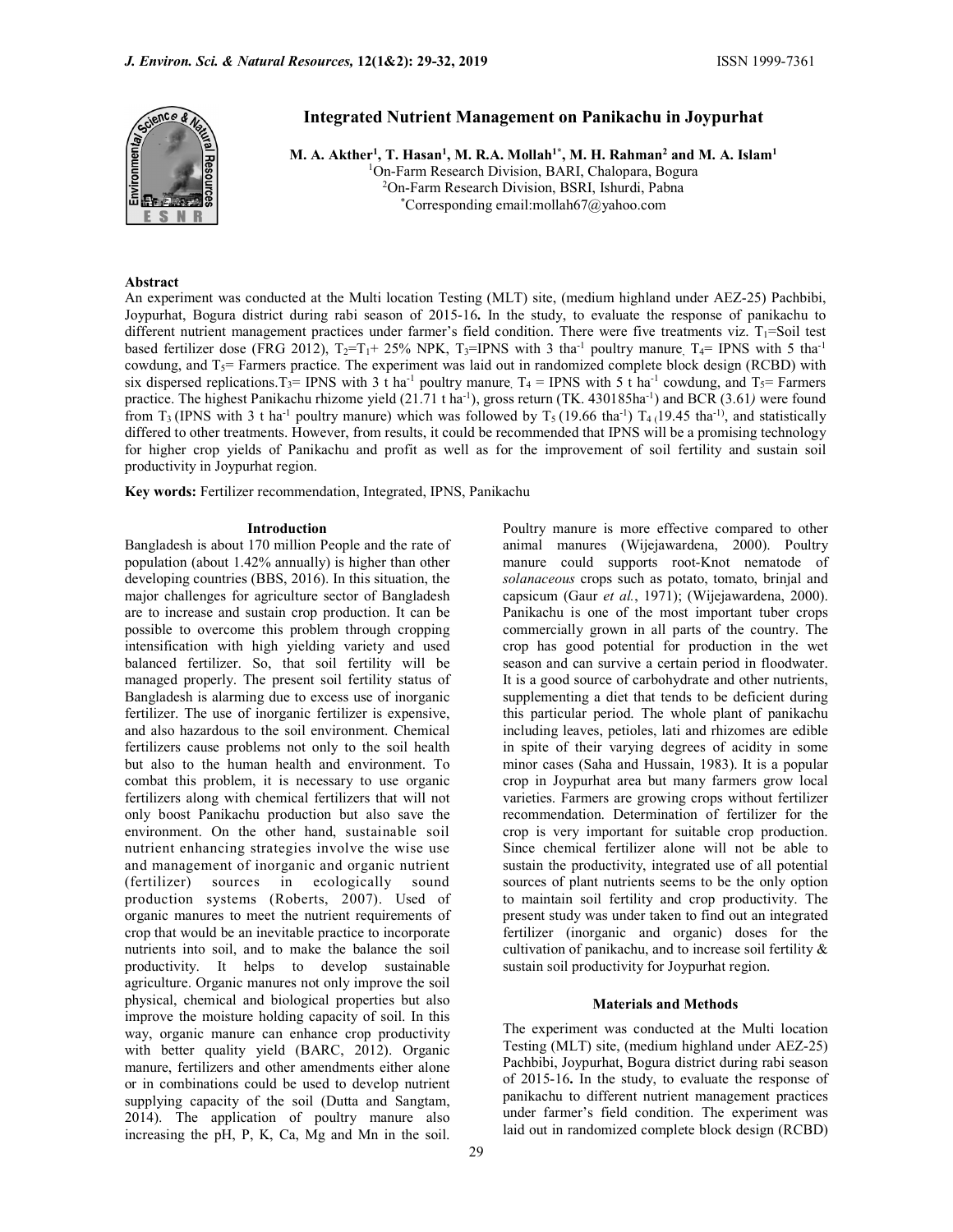with six replications. The crop was accommodated in 8  $m \times 4$  m. BARI panikachu-2 variety was used as experimental crop. There were five treatments viz.  $T_1$ = Soil test based fertilizer dose (FRG 2012) (90.0-36.4- 40.46-7.6 kg ha<sup>-1</sup> NPKS), T<sub>2</sub>= T<sub>1</sub>+ 25% NPK (112.5-45.5-50.57-7.6 kgha<sup>-1</sup> NPKS)  $T_3$ = IPNS with 3 tha<sup>-1</sup> poultry refuse (37.5-21.0-28.5 kgha<sup>-1</sup> NPK),  $T_4 = IPNS$ with 5 t/ha cowdung  $(30.0 - 9.0 - 13.8 \text{ kg/ha}^{-1} \text{ NPKS})$ , and T<sub>5</sub>=Farmers practice (138.25-51.6-115.5 kg ha<sup>-1</sup> NPK).The climatic condition was cold and humid at the vegetative stage and moderately hot & high humid with frequent rain during fruiting and harvesting phase (Table 1). The fertilizers were used in treatment wise. Seedlings of BARI panikachu-2 were planted on 29-31 December, 2015. MoP (½) and all others fertilizers (Organic and inorganic) were applied during final land preparation except urea. Remaining MoP and Onesixth urea were applied two equal installments at 45-60 days after transplanting. Rest urea was applied at 15 days intervals at five equal installments after transplanting. Before conducting the experiment soil samples were collected from the experimental fields, and then sent to the Soil Resources Development

Institute, Bogura for analysis to know the level of nutrient status. Chemical analysis of soil's results has been presented in (Table2). Weeding, irrigation, crop protection measure and other intercultural operation were taken as and when necessary. The crop was harvested from 30 March to 28 July, 2016. The yield of panikachu per plot was recorded and converted into yield per hectare according to treatment. At maturity, different data were collected in different parameter wise.

## Data analysis

The data obtained for yield contributing character and yield were statistically analyzed to find out the significance of differences among the treatments. The mean values of all the characters were evaluated and analysis of variance was performed by MSTAT-C software package and the mean differences were adjudged by Duncan's Multiple Range Test (Gomez and Gomez, 1984). The gross economic return was calculated on the basis of prevailing market price of the commodities. Economic analysis was done on the basis of existing market prices of input and output (Reddy and Reddy, 1992).

|  | Table 1. Meteorological data recorded at the experimental site during the study period (2015-16) |  |  |
|--|--------------------------------------------------------------------------------------------------|--|--|
|  |                                                                                                  |  |  |

|               |                             | <b>During 2015-16</b>        |                          |                          |  |  |  |  |
|---------------|-----------------------------|------------------------------|--------------------------|--------------------------|--|--|--|--|
| <b>Months</b> | Average Temperature $(^0C)$ |                              | <b>Average Relative</b>  | <b>Average Rainfall</b>  |  |  |  |  |
|               | Maxi.                       | Min.                         | Humidity $(\% )$         | (mm)                     |  |  |  |  |
| January       | 24.50                       | 12.02                        | 93.89                    | 0.22                     |  |  |  |  |
| February      | 28.83                       | 16.20                        | 91.76                    | 0.0                      |  |  |  |  |
| March         | 32.45                       |                              | 87.56                    | 0.0                      |  |  |  |  |
|               |                             | 20.77                        |                          | 0.5                      |  |  |  |  |
| April         |                             |                              |                          |                          |  |  |  |  |
| May           | ۰                           |                              |                          |                          |  |  |  |  |
| June          | -                           | $\qquad \qquad \blacksquare$ | $\overline{\phantom{a}}$ | $\overline{\phantom{a}}$ |  |  |  |  |
| July          | 32.90                       | 26.86                        | 93.31                    | 1.69                     |  |  |  |  |
| August        | 32.41                       | 26.17                        | 94.42                    | 1.47                     |  |  |  |  |
| September     | 33.38                       | 25.96                        | 94.53                    | 1.05                     |  |  |  |  |
| October       | 33.50                       | 23.42                        | 93.72                    | 0.09                     |  |  |  |  |
| November      | 31.16                       | 18.95                        | 93.99                    | 0.0                      |  |  |  |  |
|               |                             |                              |                          | 0.0                      |  |  |  |  |
| December      | 25.75                       | 14.01                        | 93.21                    |                          |  |  |  |  |

Table 2. Soil analysis values of different samples collected from multi-location testing (MLT) sites at Pachbibi upazila under Joypurhat district during the rabi season, 2015-16

| Analysis results |                                            |         |                 |      |             |      |      |
|------------------|--------------------------------------------|---------|-----------------|------|-------------|------|------|
| pH               | OМ                                         | Total N | (meq/100g soil) |      | (mg/g soil) |      |      |
|                  | $\frac{1}{2}$                              | (%)     |                 |      |             | Zn   |      |
| 5.8              | $\overline{\phantom{a}}$<br>$\mathbf{1}$ . | 0.09    | 0.16            | 6.00 | 18.7        | 0.65 | 0.29 |
| Slightly acidic  |                                            | vі      |                 |      | М           |      |      |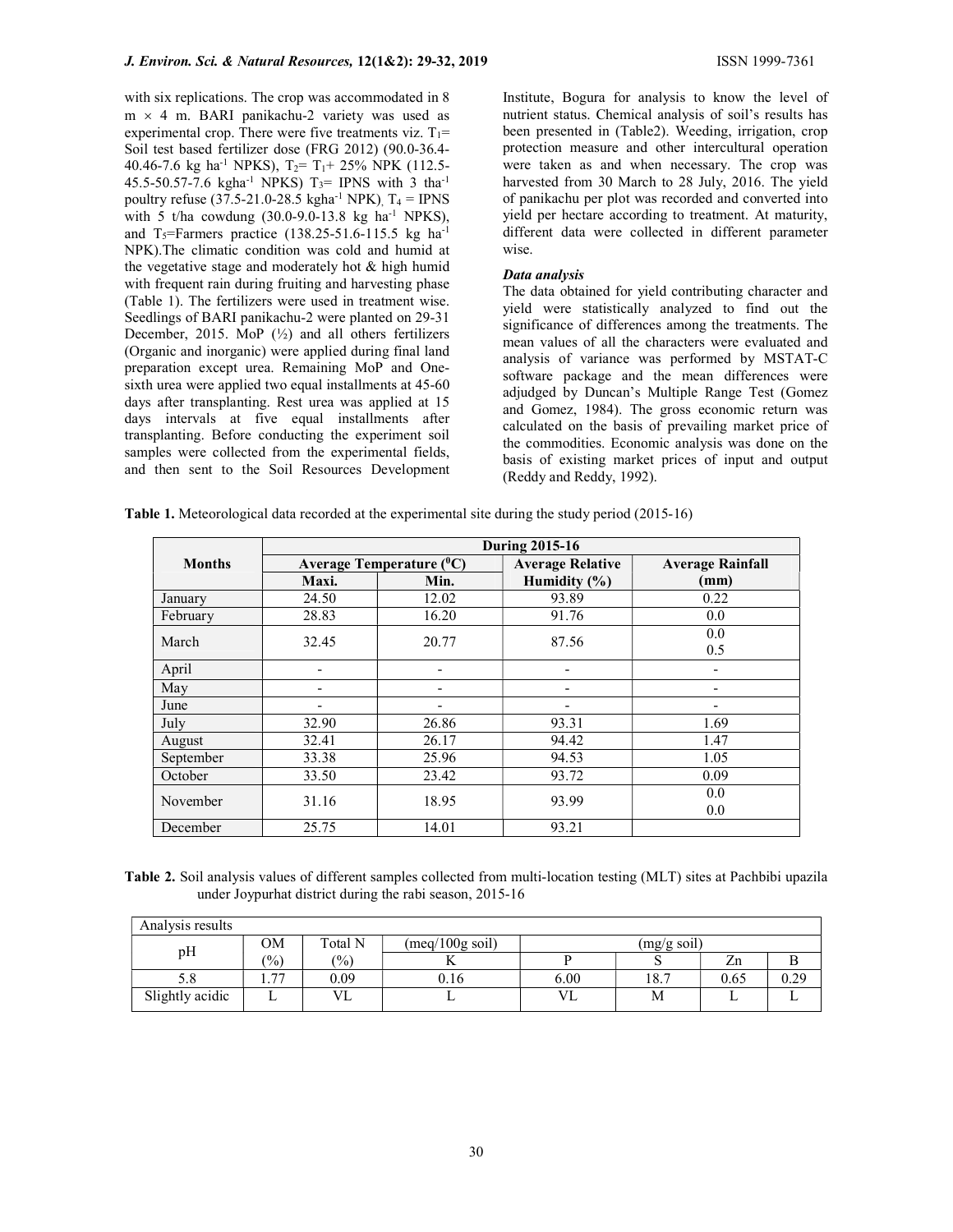Nutrient status of cowdung and poultry manure used in the experiment

| Organic manure | ◡     |        |      |      |  |
|----------------|-------|--------|------|------|--|
| 0/6            |       |        |      |      |  |
| Cowdung        | 3.90  | 1.V    | 0.30 | 0.05 |  |
| Poultry manure | 12.60 | v. 1 J | 0.07 | 0.01 |  |

#### Results and Discussion

## Yield and yield attributes influenced by different nutrient management practices

The results of yield and yield attributes of Panikachu were presented in (Table 3).There were significant different (P≤0.05) among the treatments in all characters. The highest plant height was observed in T3 (172.50cm) followed by 167.17 cm and 164.66cm, in  $T_5$  and  $T_4$ , respectively. The minimum plant height (153.67cm) was recorded in  $T_2$ . Chauhan *et al.* (2017) agreement with the results. Dnyaneshwar (2015) and Malewar et al. (2012) also found almost similar results. Jeptoo et al. (2013) result supported the findings well-decomposed manure enhances the vegetative growth, fresh root yield and quality of root crops. The similar types of results reported by (Phillips et al., 2002) that research trials have indicated increased yield and advanced maturity using poultry manure as a pre-planting treatment without increasing the percentage of root forming. The highest no. of stolons per plant was observed in  $T_3$  (13.90) which was statistically similar with  $T_5$  and  $T_4$ . The highest yield of stolon (17.71 t ha<sup>-1</sup>) was obtained from treatment  $T_3$  It was followed by  $T_4$  and  $T_5$ . The lowest yield of stolon  $(13.80)$  was recorded from treatment  $T_1$ . The maximum rhizome length was observed in T<sup>3</sup> (35.52cm) and the minimum rhizome length was recorded in  $T_2$  (28.57cm). Similarly, the maximum rhizome yield was found in  $T_3$  (27.71 tha<sup>-1</sup>) which was statistically similar with  $T_5$  and  $T_4$  (19.66 tha<sup>-1</sup>, and 19.45 tha-1) and the minimum rhizome yield was recorded in treatment  $T_1$  (15.98 tha<sup>-1</sup>). The present

results were in agreement with the results reported by (Alabi, 2006), (Vasuniya, 2010), (Dnyaneshwar, 2015) and (Hangarg et al., 2016).

## Economic performance of panikachu

The results of economic performance of Panikachu were presented in (Table 04). The present investigation significantly higher gross returns (Tk. 430185 ha-1), gross margin (Tk. 311152 ha-1) and BC ratio  $(3.61)$  were obtained from  $T_3$ . whereas, the minimum gross return (331930Tk. ha-<sup>1</sup>), gross margin  $(Tk. 213158 \text{ ha}^{-1})$  and BC ratio  $(2.79)$  were obtained in  $T<sub>1</sub>$ . In the present investigation, it is indicated that the efficiency of IPNS with cow dung or poultry manure (organic and inorganic fertilizer) gave higher economic return than other (only chemical fertilizer) treatments. The similar type of reported by (Komal et al., 2019). Chopra et al. (2005) also found the superior yield of panikachu with Pariari and Khan (2013) and Komal et al. (2019).

#### Conclusion

Considering the result it was observed that higher yield and economic returns were obtained from IPNS based fertilizer doses compared to farmers practice. IPNS with cow dung or poultry manure gave higher yield and profit. Therefore, from the results, it could be recommended that IPNS will be a promising technology for higher crop yield and profit as well as for the improvement of soil fertility and sustain soil productivity in Joypurhat region for Panikachu production.

|  | Table 3. Yield and yield attributes of Panikachu as influenced by different fertilizer package at the multi-location |  |  |  |
|--|----------------------------------------------------------------------------------------------------------------------|--|--|--|
|  | testing (MLT) sites, at Pachbibi, upazila under Joypurhat district during rabi season 20115-16                       |  |  |  |

| Treatment                                                                       | Plant height | No of        | Yield of                     | Rhizome     | Yield of                      |
|---------------------------------------------------------------------------------|--------------|--------------|------------------------------|-------------|-------------------------------|
|                                                                                 | (cm)         | Stolon/plant | Stolon $(t \text{ ha}^{-1})$ | length (cm) | rhizome $(t \text{ ha}^{-1})$ |
| $T_1$ = STB fertilizer dose (FRG 2012)                                          | 157.83ab     | 11.93b       | 13.80c                       | 30.32c      | 15.98c                        |
| $T_2 = T_1 + 25\% \text{ NPK}$                                                  | 153.67b      | 11.10b       | 14.50bc                      | 28.57c      | 18.89b                        |
| $T_3$ = Poultry refuse $\omega$ 3t/ha + IPNS<br>basis inorganic fertilizer dose | 172.50a      | 13.90a       | 17.71a                       | 35.52a      | 21.71a                        |
| $T_4$ = Cowdung @ 5t/ha +IPNS basis<br>inorganic fertilizer dose                | 164.66ab     | 12.58ab      | 16.60ab                      | 32.60abc    | 19.45ab                       |
| $T5=$ Farmers practice                                                          | 167.17ab     | 12.90ab      | 16.37ab                      | 33.92ab     | 19.66ab                       |
| CV(%)                                                                           | 8.26         | 12.00        | 10.54                        | 11.01       | 10.30                         |